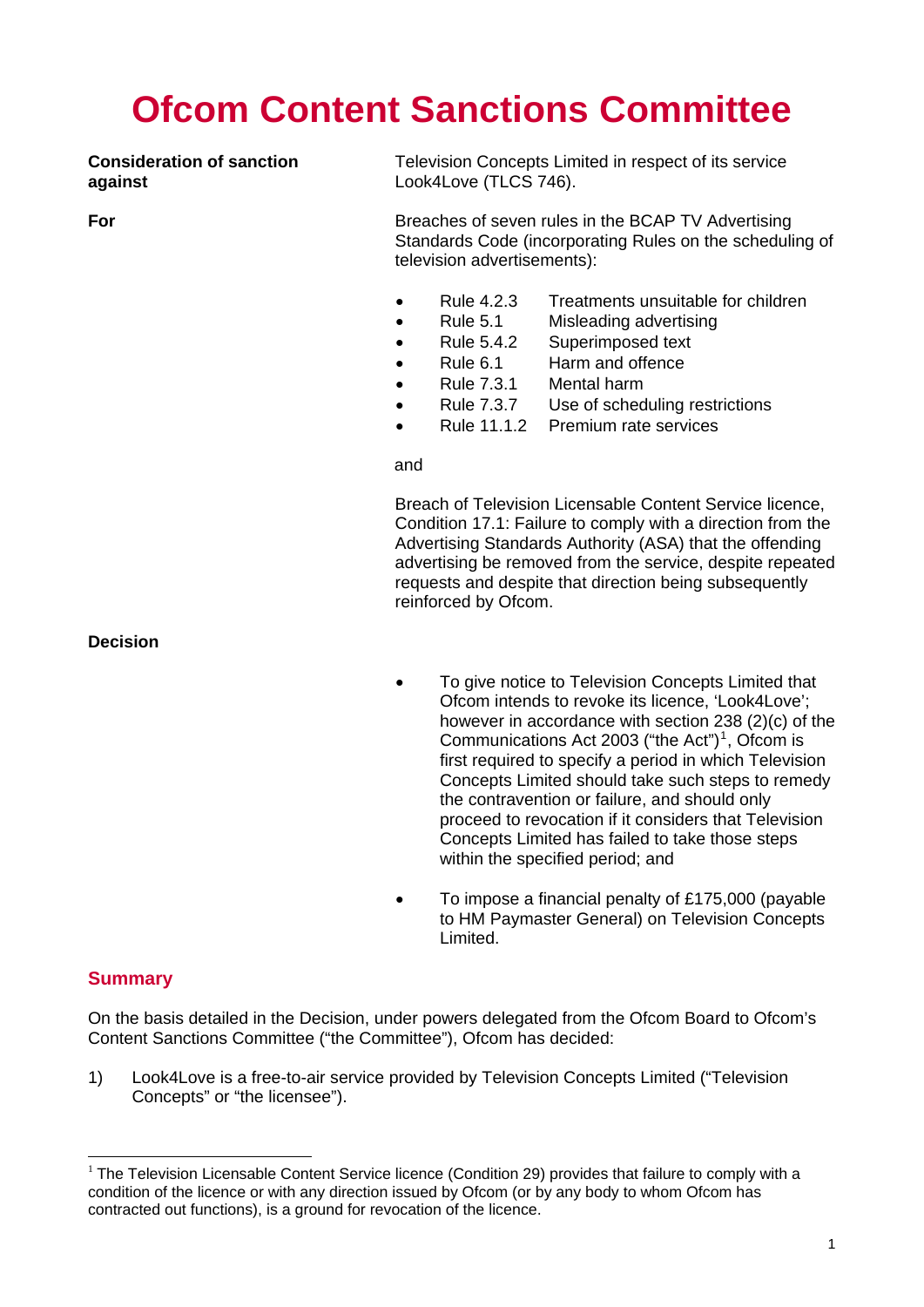- 2) The licensee transmits adult material under the title "Babestar.tv Live XXX". It features a number of women in various states of undress using sexual actions and promoting a premium rate chat line. It also broadcasts extremely explicit sexual language, including verbal "invitations" to anal and oral sex.
- 3) The Broadcast Committee of Advertising Practice ("BCAP") monitored samples of the licensee's advertising output and found it to be in serious breach of the relevant Code: the BCAP Television Advertising Standards Code ("the Advertising Code")<sup>[2](#page-1-0)</sup>. In particular, sections concerning offence, protection of children, the promotion of sexually explicit premium rate services and misleading advertising were seriously breached. The Advertising Standards Authority ("the ASA") considered the material was "unacceptable", especially with respect to the language, images, and references to young girls. The ASA directed the licensee to suspend the material with immediate effect. The licensee failed to comply with this direction and subsequent instructions to comply from the ASA.
- 4) On 12 May 2006, the ASA referred the licensee to Ofcom, (under the terms of the Memorandum of Understanding between the ASA and Ofcom) for the consideration of the imposition of a statutory sanction for serious breaches of the Advertising Code and a failure to comply with the ASA's direction.
- 5) Following the licensee's apparent failure to comply, Ofcom also warned Television Concepts in writing that its failure to comply with a direction given by Ofcom (or any body to which Ofcom has contracted out its function e.g. the ASA) could result in the revocation of its licence.
- 6) Ofcom considered the breaches of the Advertising Code to be very serious. It considered the material transmitted by Television Concepts was seriously unacceptable on a licensed service in unencrypted form. In particular, the extreme explicitness of the language transmitted (see Annex  $2^3$  $2^3$ ) was of such an adult sexual nature that it was wholly unsuitable for transmission on a free-to-air service.
- 7) In short, on 8 May 2006, Simon Woolnough (Managing Director of Television Concepts) was given a direction to suspend his advertisement with immediate effect; the ASA re-iterated this direction twice. Ofcom re-enforced the ASA's direction three times, and notified the licensee, on 15 May 2006, that failure to comply with a direction is a ground for revocation. Nevertheless, the broadcaster admitted that it was not until 28 May 2006 that the material ceased to be broadcast. The licensee stated that he had been advised by a third party who was supplying his channel with material, that the material was suitable for broadcast on a free to air channel.
- 8) On the basis of the evidence provided, the Committee was very concerned that the licensee, Simon Woolnough, who was responsible for ensuring compliance with all relevant Codes in accordance with Television Concepts' licence obligations, appeared to lack a proper understanding of what the relevant Code(s) required. Furthermore, having decided to accept the view of a third party supplier, he continued to transmit the material despite having been issued with a direction to suspend it, followed by repeated instructions from the ASA to comply with the direction and warnings from Ofcom. The Committee considered the licensee had failed to take proper responsibility for the compliance of the service in accordance with its licence obligations. The Committee was particularly concerned that the licensee was unable to provide it with any satisfactory explanation to why it had failed to comply with the ASA's direction and repeated instructions, and warnings from Ofcom. Such failure, in Ofcom's view, is unacceptable. Failure to comply with a direction is a most serious offence and is a specific ground for revocation under the licence.

 $\overline{a}$ 

<span id="page-1-0"></span> $2$  See Annex 1 for ASA Adjudication.

<span id="page-1-1"></span><sup>&</sup>lt;sup>3</sup> It should be noted that Annex 2 contains extremely graphic and sexually explicit language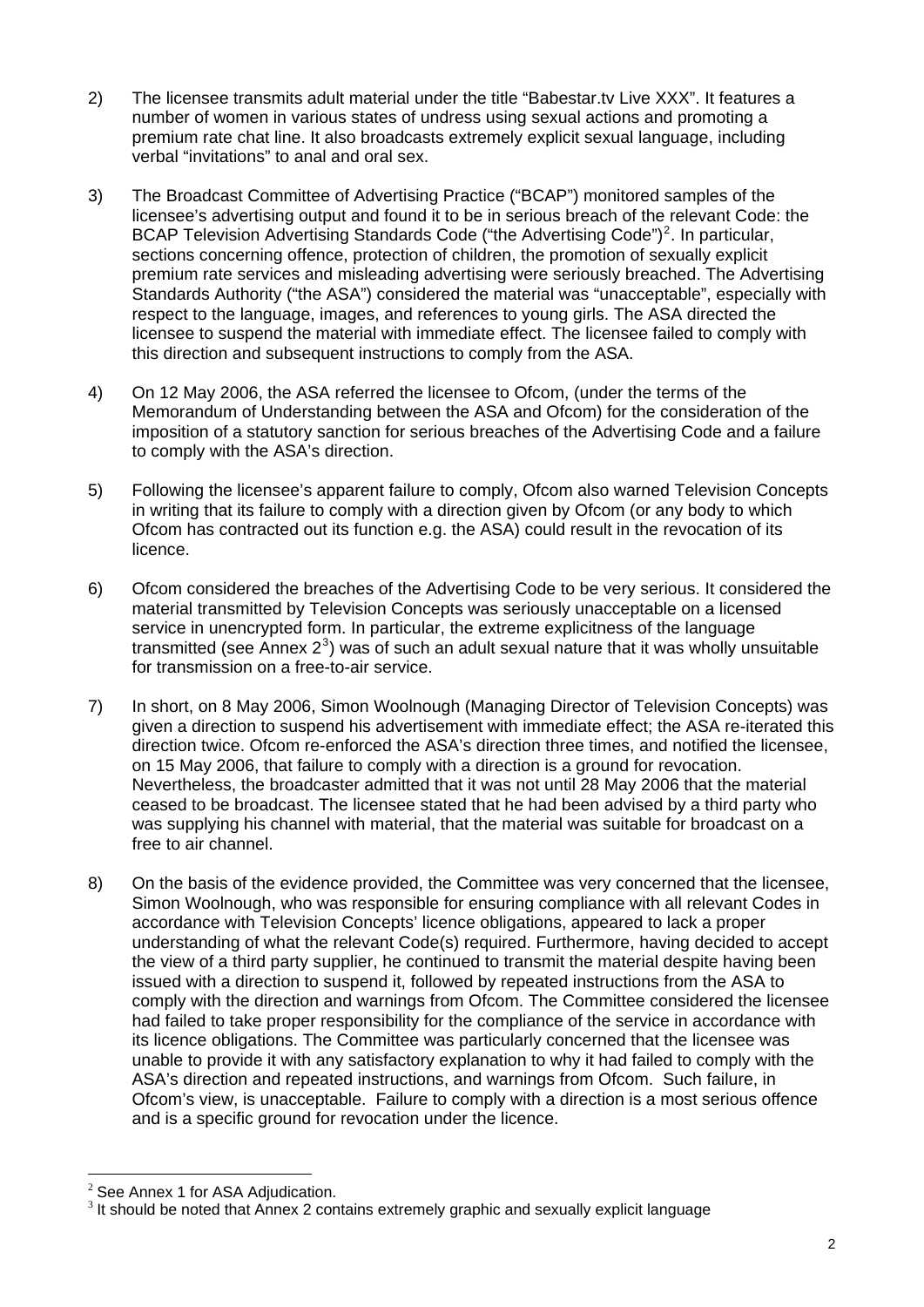- 9) Moreover, on the basis of the evidence provided to it, it also appeared to the Committee that the licensee's decision to ignore the ASA's direction was not due to an accident or misunderstanding – the licensee accepted that the requirements of the direction were clear. When faced with the option to become compliant he chose, instead, to continue to broadcast commercially profitable, but non-compliant material, so demonstrating a seriously reckless disregard for the regulator.
- 10) Those broadcasters which operate in this 'adult' market should be aware of the importance Ofcom attaches to compliance with the Codes with respect to protection of children, harm and offence and encryption. They should be aware that Ofcom will not tolerate deliberate and/or repeated breaches of the Codes, especially where those involved have been the subject to directions and/or warnings.
- 11) Taking into account all of the facts and matters to which the Committee refer (see full adjudication), the Committee decided that it should reflect the very serious and repeated nature of the Code and licence breaches by instituting the process for revocation of Television Concepts' licence for 'Look4Love' under section 238 of the Communications Act 2003.
- 12) The Committee also fined Television Concepts £175,000 (payable to HM Paymaster General).

# **Background**

 $\overline{a}$ 

- 1. Look4Love (TLCS 746) was licensed as a teleshopping service on 11 April 2004. The licensee, Television Concepts Limited ("Television Concepts"), started transmitting on 25 January 2005. During the period under investigation, Look4Love remained classified as a "teleshopping" channel<sup>[4](#page-2-0)</sup>.
- 2. The regulation of advertising standards is a function of Ofcom that has been contracted out to the Advertising Standards Authority ("the ASA") under the Deregulation and Contracting Out Act 1994.

# **Advertising Standards Authority (ASA) Investigation**

- 3. The Broadcast Committee of Advertising Practice ("BCAP") monitored a sample of the output of Look4Love from 22.00 hours on 4 May 2006. The Monitoring Manager considered that the content raised a number of issues regarding compliance with the BCAP Television Advertising Standards Code ("the Advertising Code").
- 4. The output at that time was transmitted under the title "Babestar.tv Live XXX" which featured a number of women in various states of undress using sexual actions and extremely explicit sexual language to promote a premium rate chat line. This included apparent masturbation and verbal 'invitations' to both anal and oral sex. The ASA was also particularly concerned about references to taking advantage of a "barely legal" young girl.
- 5. In view of the seriousness of the issues, the ASA invoked its "fast track" procedures for handling the case. Under ASA complaints procedures, in exceptional circumstances, for example where public harm is likely to result from the continued transmission of a

<span id="page-2-0"></span><sup>4</sup> It should be noted, for information, that Ofcom has subsequently approved a re-designation of Look4Love's licence from a teleshopping licence requiring compliance with the BCAP TV Advertising Standards Code to being an editorial licence requiring compliance with Ofcom's Broadcasting Code (for editorial material) as well as the BCAP TV Advertising Code (for advertising material). It was made clear to the licensee at the time of re-designation that any agreement to change the nature of the service would be strictly without prejudice to the referral from the ASA to Ofcom of the Look4Love TV service for consideration of a statutory sanction for breaches of the BCAP Television Advertising Standards Code and its licence.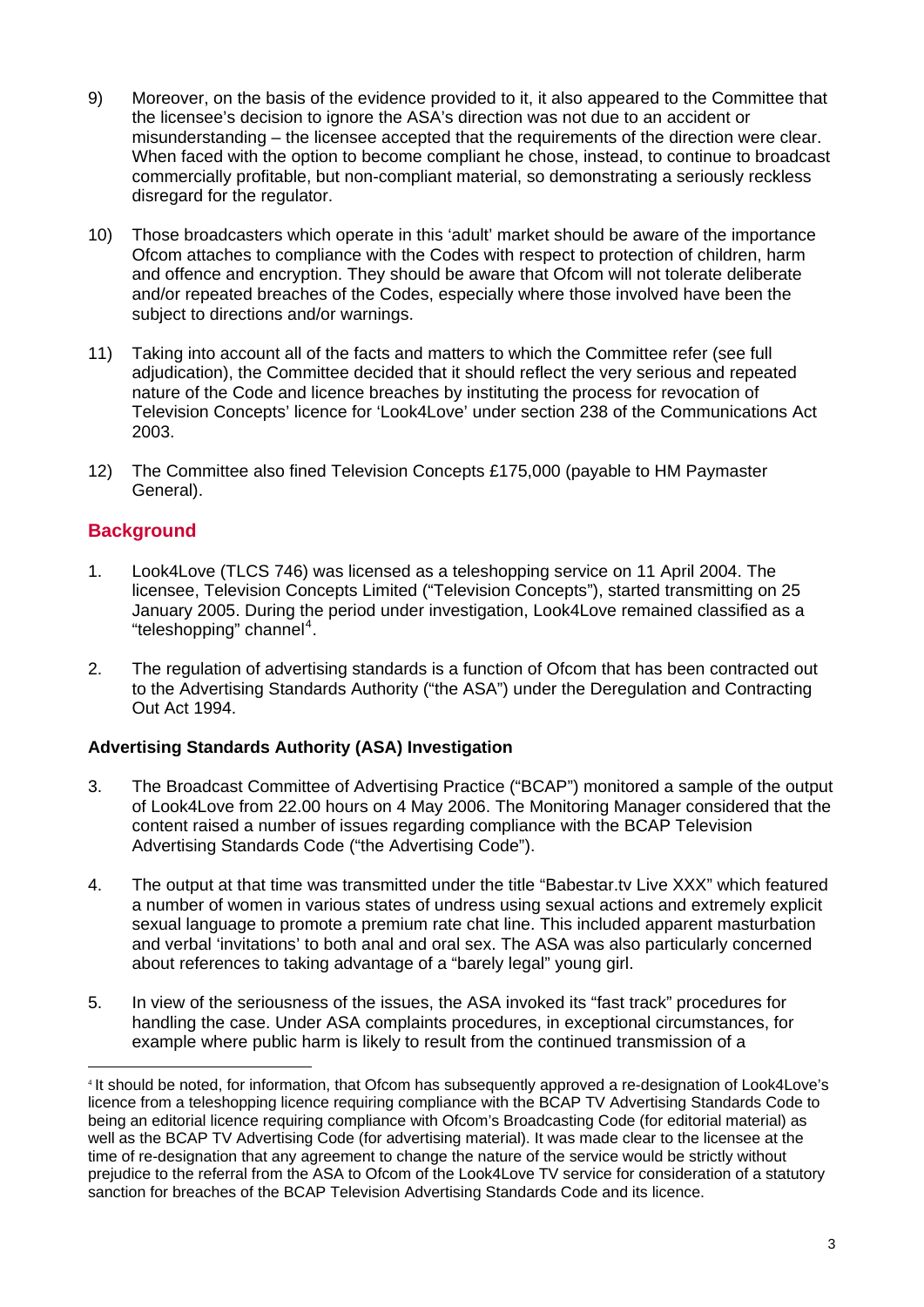commercial, the ASA will direct a broadcaster (or broadcasters) on the basis of a draft adjudication to suspend a commercial immediately pending investigation and adjudication by the ASA Council at a later date. The ASA will make such a direction only when it believes there is prima facie evidence of a serious breach of the codes. The ASA Chairman (or in his absence the senior independent member), in consultation with the Director General (or senior manager), one independent and one industry Council members, must have agreed to such a direction.

- 6. On 8 May 2006, the ASA sent the licensee, by email, a draft adjudication and direction which instructed the licensee to suspend the offending advertising with immediate effect.
- 7. The draft adjudication identified five separate issues, which amounted to breaches of seven rules under the Advertising Code:
	- Rule 4.2.3 Treatments unsuitable for children
	- Rule 5.1 Misleading advertising
	- Rule 5.4.2 Superimposed text
	- Rule 6.1 Harm and offence
	- Rule 7.3.1 Mental harm
	- Rule 7.3.7 Use of scheduling restrictions
	- Rule 11.1.2 Premium rate services
- 8. In spite of the draft finding, Look4Love failed to comply with the ASA direction to suspend the offending advertising. Instead, it continued to transmit "Babestar.tv Live XXX" and included material very similar in nature to the output that the ASA considered to be in serious breach of the Code. Examples of the sexually explicit nature of the advertising transmitted on 10, 11 and 12 May 2006, transcribed by the ASA, are attached at Annex 2.
- 9. On 9 May 2006, the Managing Director of Television Concepts Limited, Simon Woolnough, sent an email to the ASA in response to the draft finding indicating that Look4Love no longer wished to be considered as a teleshopping channel but instead as a general entertainment channel (categorised by Ofcom as editorial/programming). The licensee claimed that as a general entertainment channel its output would be subject to Ofcom's Broadcasting Code, and not to the Advertising Code. Having indicated that it wished to change its status the channel asserted that its output should now be considered as "programming" rather than "advertising" and that it considered "Babestar.tv Live XXX" to be fully compliant with the Ofcom Broadcasting Code.
- 10. Further, Television Concepts also sought to transfer control of the channel, Look4Love, to a different company ("the company") with the intention of transmitting under that company's licence. This was brought to the attention of the ASA and Ofcom on 9 May 2006 by an email from that company (an existing Ofcom licensee) in which that company purported to have "*taken over the running of channel 916 known as Look4Love TV*" and to be broadcasting the offending material under a different licence in that company's name.issued for a different type of service. However, the material broadcast remained branded as Look4Love and continued to broadcast Look4Love output.
- 11. On 10 May 2006, Ofcom sent an email to both Simon Woolnough and the company advising them that Ofcom had received no request for changes to the content, name or nature of service for either the Television Concepts Limited licence or the company's new licence and that any change would need to be made in writing and would be dealt with in accordance with the normal licensing procedures.
- 12. On 10 May 2006, the ASA sent an email to Ofcom formally notifying Ofcom of Look4Love's failure to comply with a direction to remove the offending "Babestar.tv Live XXX" advertising and urged Ofcom to reinforce the ASA direction.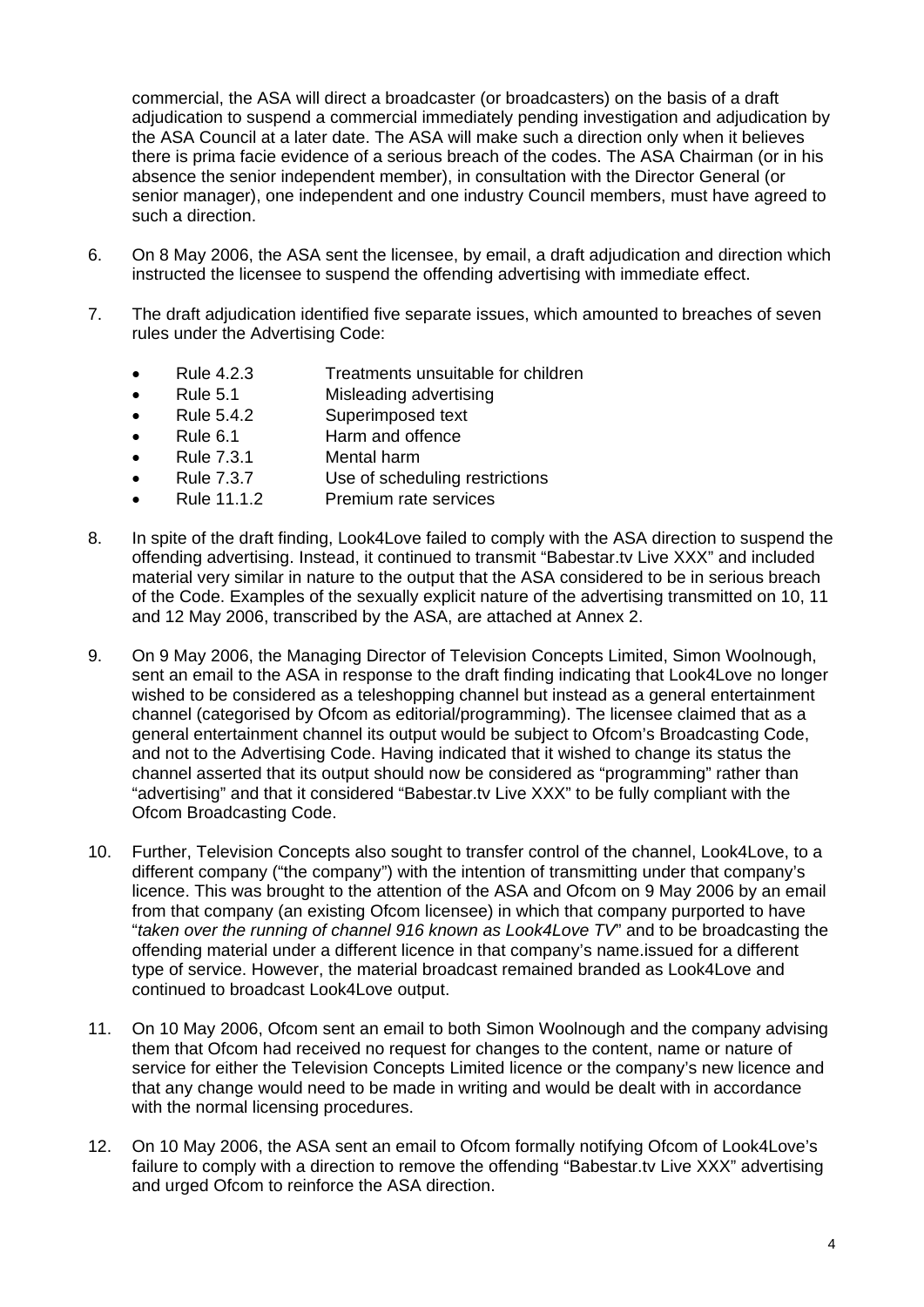# **Ofcom Investigation**

- 13. On 10 May 2006, Ofcom informed both Television Concepts and the company that the existing licensee (Television Concepts) must continue to operate using its existing licence and must continue to operate as a teleshopping channel until any licence issues were resolved through the proper licensing process. Television Concepts was also informed that it must comply with any rules governing advertising content and with any directions issued by the ASA.
- 14. On 12 May 2006, Ofcom received formal notification that the ASA had found the service Look4Love in breach of the Advertising Code (see Annex 1 for ASA adjudication). The ASA also formally referred the case (under the terms of the Memorandum of Understanding between the ASA and Ofcom) to Ofcom for the consideration of the imposition of statutory sanctions. In the view of the ASA, the breaches were considered extremely serious. The licensee also failed to comply with a direction issued by the ASA on 8 May 2006 (at 18.28) requiring the "Babestar.tv Live XXX" advertising to be removed and subsequent instructions to comply with that direction issued on 9 May 2006 (at 13.19 and 16.49).
- 15. Material similar to that which had been found in breach of the Advertising Code and was subject to the ASA's direction was still being transmitted on 10, 11 and 12 May 2006.
- 16. On 15 May 2006 eight days after the ASA's direction had been issued, material similar to that which had been found in breach of the Advertising Code was still being transmitted on Look4Love. Ofcom informed Television Concepts that failure to comply with a direction issued by Ofcom (or any body to whom Ofcom has contracted out its functions under the deregulation and Contracting Out Act 1994) was a ground for revocation under its licence (section 238(1)(a) Communications Act 2003 and Condition 29 of Ofcom Television Licensable Content Service licence).
- 17. For a short period after the 15 May 2006 (when Ofcom had again re-enforced the ASA's direction) the offending material was suspended. However, similar advertising (albeit in a "toned down version" according to Television Concepts) reappeared again on the service. The licensee continued to broadcast this material and only ceased its transmission on 28 May 2006.

# **Referral to Ofcom's Content Sanctions Committee**

- 18. Ofcom's Executive viewed the Code breaches found by the ASA as extremely serious. The material Television Concepts was transmitting was considered seriously unacceptable in unencrypted form, either on a teleshopping or editorial licence. In particular, the extreme explicitness of the language transmitted (see Annex 2) was of an adult sex nature and was wholly unsuitable for transmission on a free-to-air service.
- 19. The licensee was also informed that the subsequent failure to comply with the ASA's direction to suspend the advertising was so serious that it warranted consideration of the revocation of its licence.
- 20. At the beginning of the investigation, it appeared to the Executive that the licensee either had a fundamental lack of understanding of the requirements of the Advertising Code and its responsibilities under its licence, or simply ignored advice, warnings and a direction from the organisations that regulate it.
- 21. The licensee had explained to Ofcom that it had been approached by a third party supplier to use evening slots to transmit "babestar content". Simon Woolnough stated that he was unaware, at that stage, that such material would not be permitted on a teleshopping licence albeit he was at the time responsible for compliance of the service under Television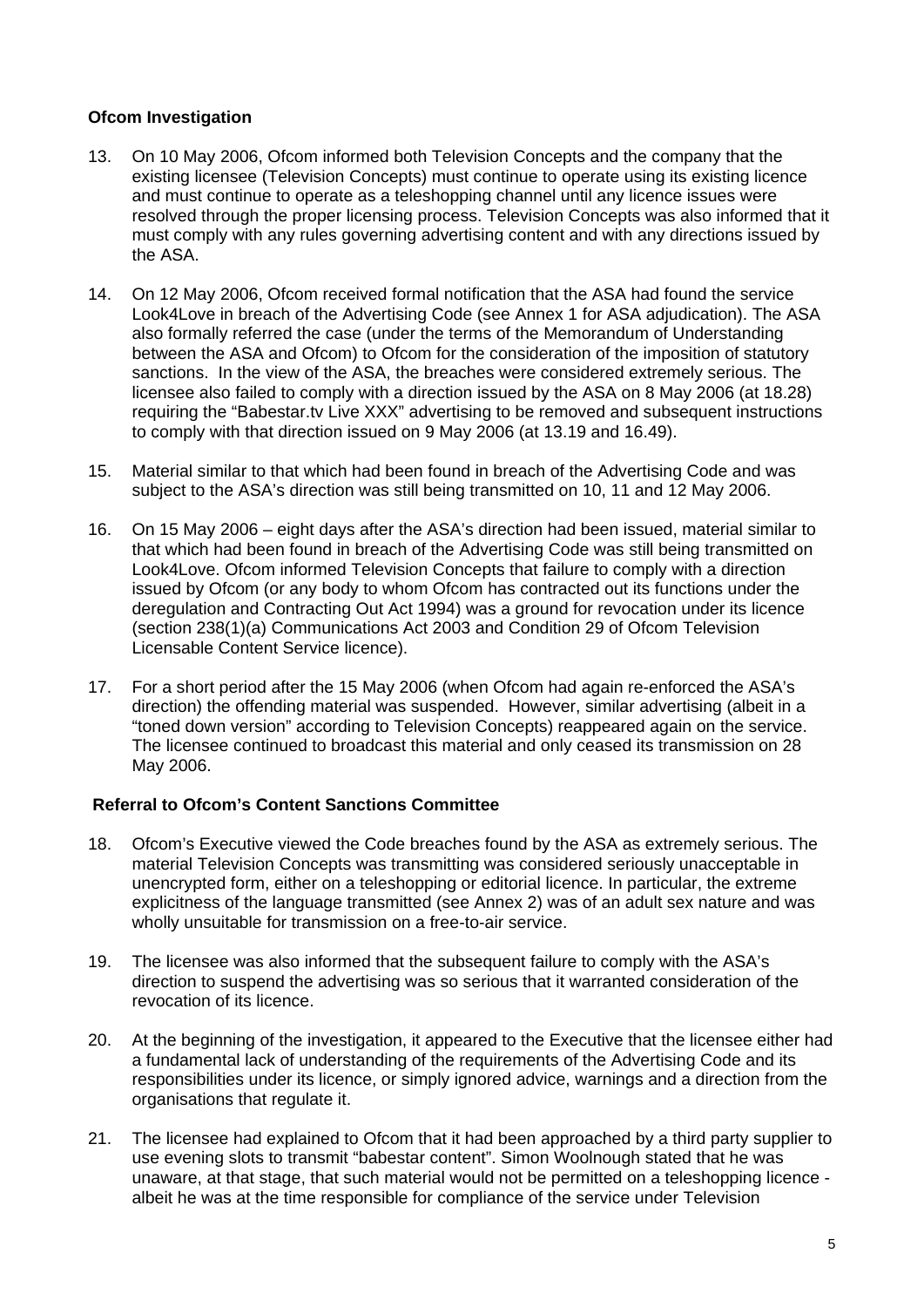Concepts' licence.

22. Taking the above points into consideration, the Executive concluded that the Advertising Code breaches were themselves serious, but the failure to comply with a direction from the ASA - as required by Condition 17(1) of the TLCS licence - and further warnings from Ofcom was extremely serious. In accordance with its published procedures (Outline procedures for the consideration of statutory sanctions) the Executive recommended that the case be referred to Ofcom's Content Sanctions Committee ("the Committee").

# **The Hearing**

23. Ofcom held an oral hearing on 15 November 2006 to give the Licensee a full opportunity to make representations before deciding whether the breaches by Television Concepts warranted the imposition of statutory sanctions, and if so at what level. Ofcom was addressed by the Managing Director of Television Concepts, Simon Woolnough.

# **Code Breaches**

- 24. The licensee explained that Look4Love was originally designed to be a dating service using premium rate telephone services. However, although Simon Woolnough had never set out to be a broadcaster of adult material, he accepted a proposal by a third party supplier/ broadcaster in February 2006 to broadcast adult material on Look4Love during the 22.00 to 05.30 slot as the existing service was incurring losses.
- 25. The licensee admitted that he had made a series of mistakes. Simon Woolnough said he felt at the time, he was compliant with his licence conditions and that the content was acceptable since it was being broadcast in an adult section of the Electronic Programme Guide which could be PIN protected and was broadcast after 22.00. Having said this, he admitted that he did not view the content that was to be provided until the night it was first broadcast. However, he had been aware prior to broadcast, of the type of material that was to be broadcast. It was clear from responses given to the Committee that at the time of the Code contraventions, he was not viewing the material to ensure its compliance or taking responsibility for its compliance: in response to the question about how much of the channel's output he was watching at the time of the contraventions, his response was "not a lot".
- 26. However, the licensee also agreed, during the course of giving evidence to the Committee, that what was being broadcast was "wholeheartedly…in breach of [his] teleshopping licence".
- 27. In answer to a question by the Committee, Simon Woolnough stated that he did not tell the supplier of the material that Look4Love was broadcasting under a teleshopping licence as it "never came up". Following receipt of the ASA's direction, he said he approached the supplier and suggested what he considered would be appropriate changes to the format to ensure compliance with Television Concepts' teleshopping licence. (The presenters would make direct offers for sale of the clothes they were wearing). However this idea was met with some reluctance on the part of the supplier who instead advocated applying for a change of licence.
- 28. The licensee went on to state that he had believed the supplier when he said that the material on "Babestar.tv Live XXX" was suitable for broadcast on a free to air channel and therefore did not seek further legal advice or guidance regarding this matter. However, he acknowledged that this had been a mistake, largely due to that fact that he had "wanted to believe" what he was being told i.e. that the material was compliant.

# **Failure to comply with direction**

29. The licensee stated that he had not intentionally set out to ignore the ASA's direction and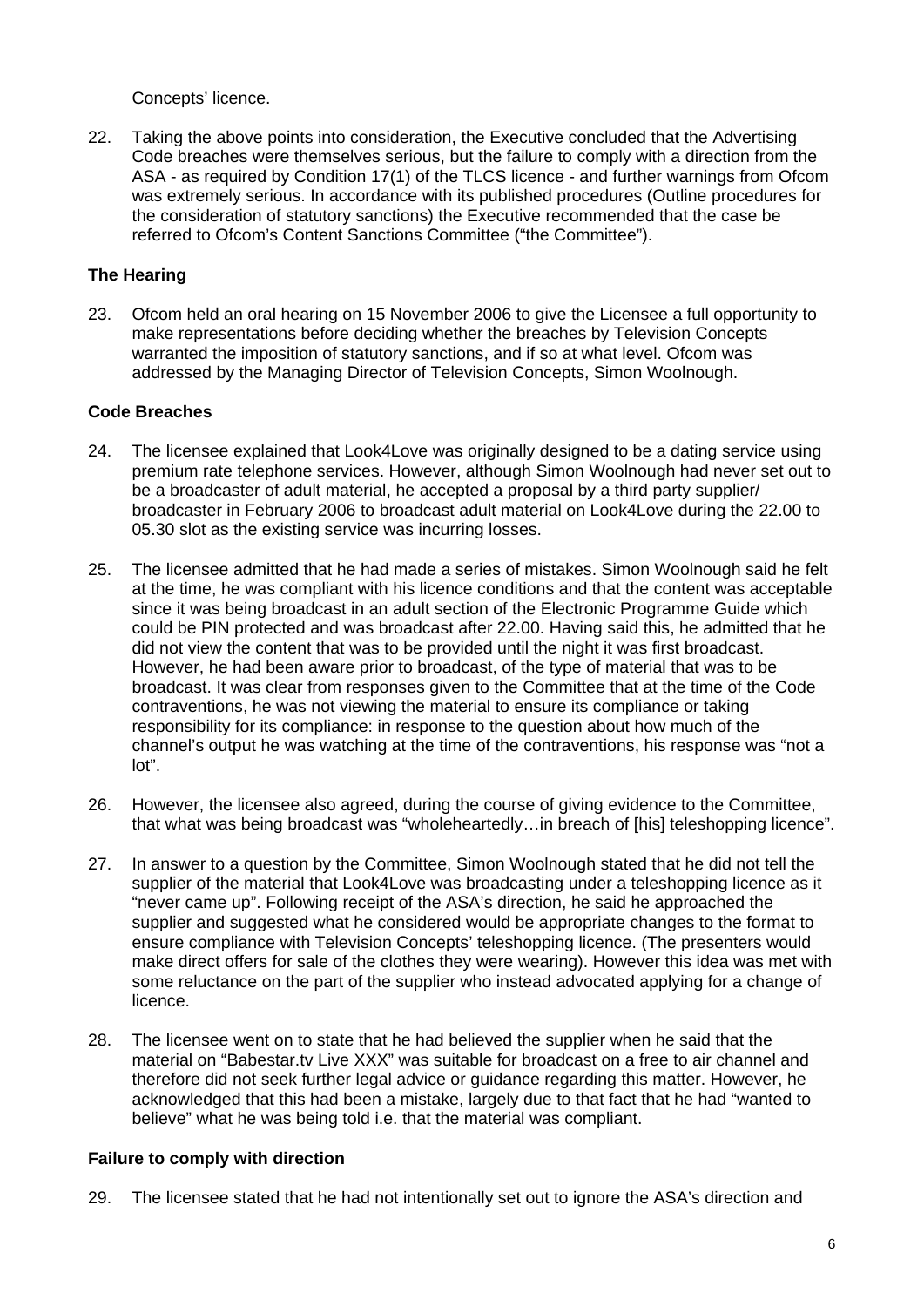subsequent warnings from Ofcom but accepted that there had been considerable delay on the licensee's part in removing the offending material. The licensee stated that he had not removed the offending material following the ASA direction because he believed from the initial correspondence that the issue was with the content being broadcast during the daytime and the use of premium rate telephone numbers. As the material was pre-recorded, a new tape had to be made which caused the delay in removing the offending advertising. The licensee claimed that he had not properly read the adjudication sent to him by the ASA and had not understood that the adjudication related to post-watershed (2100) material. This was despite the first sentence of the adjudication stating "*BCAP monitored a TV ad for 09090 26 00 00 at 10pm on Look4Love…*".

- 30. As indicated above, Simon Woolnough further stated that following the ASA direction, he contacted the supplier and the supplier said he would "tone it [the content] down". The licensee claimed that the supplier had agreed to tone down some of the content and that he would apply to broadcast the material on the same channel but under his own licence instead.
- 31. The licensee admitted that at no time had he taken any independent or expert compliance advice. Mr Woolnough had "simply taken the word" of the supplier that the actions taken were compliant - his understanding being that this advice was based on the supplier/broadcaster's own Compliance Officer. He said the supplier had more experience working in television broadcasting and he therefore had no reason to think that what he was saying was incorrect.

# **Sanctions Decision**

- 32. The licensee was aware (from both the previous correspondence and the meeting) that the Committee was considering a range of sanctions including a fine and/or revocation of the licence.
- 33. The licensee advised the Committee that a substantial fine would have a significant financial impact on the business. The licensee further stated that if the Committee felt it was appropriate to revoke the licence then Look4Love was likely to go out of business.
- 34. Having considered all the evidence and carefully listened to the licensee's representations, the view of the Committee was that the licensee had been persuaded to broadcast material under his licence without first checking to ensure it was compliant both with licence conditions and the relevant Codes. He had not therefore taken his licence obligations sufficiently seriously. The Committee considered that the licensee had had many opportunities to remedy the situation but had failed to take any effective responsible action. The licensee had persisted in this and had taken a seriously reckless approach as to whether or not the material was compliant in circumstances where the licensee was broadcasting a profitable service for the first time since the business started.
- 35. The Committee was not persuaded by the licensee's claims that this was simply a case of misreading the initial draft ASA adjudication and a misunderstanding of what was meant by the direction. The Committee considered that the ASA's adjudication was clear and the ASA's direction and subsequent repeated instructions to comply with it were unambiguous. Furthermore, following further intervention from Ofcom, Television Concepts could have been left in no doubt about the licensing position - the fact that it had to comply with the Advertising Code - and the seriousness of the situation. In particular, Ofcom's correspondence with the licensee dated and received on 10 May 2006 made it absolutely clear that Look4Love remained a teleshopping licence and that it must comply with the ASA directions. However, the licensee had failed to comply and continued to transmit the offending material.
- 36. The Committee considered that Simon Woolnough, had shown little responsibility and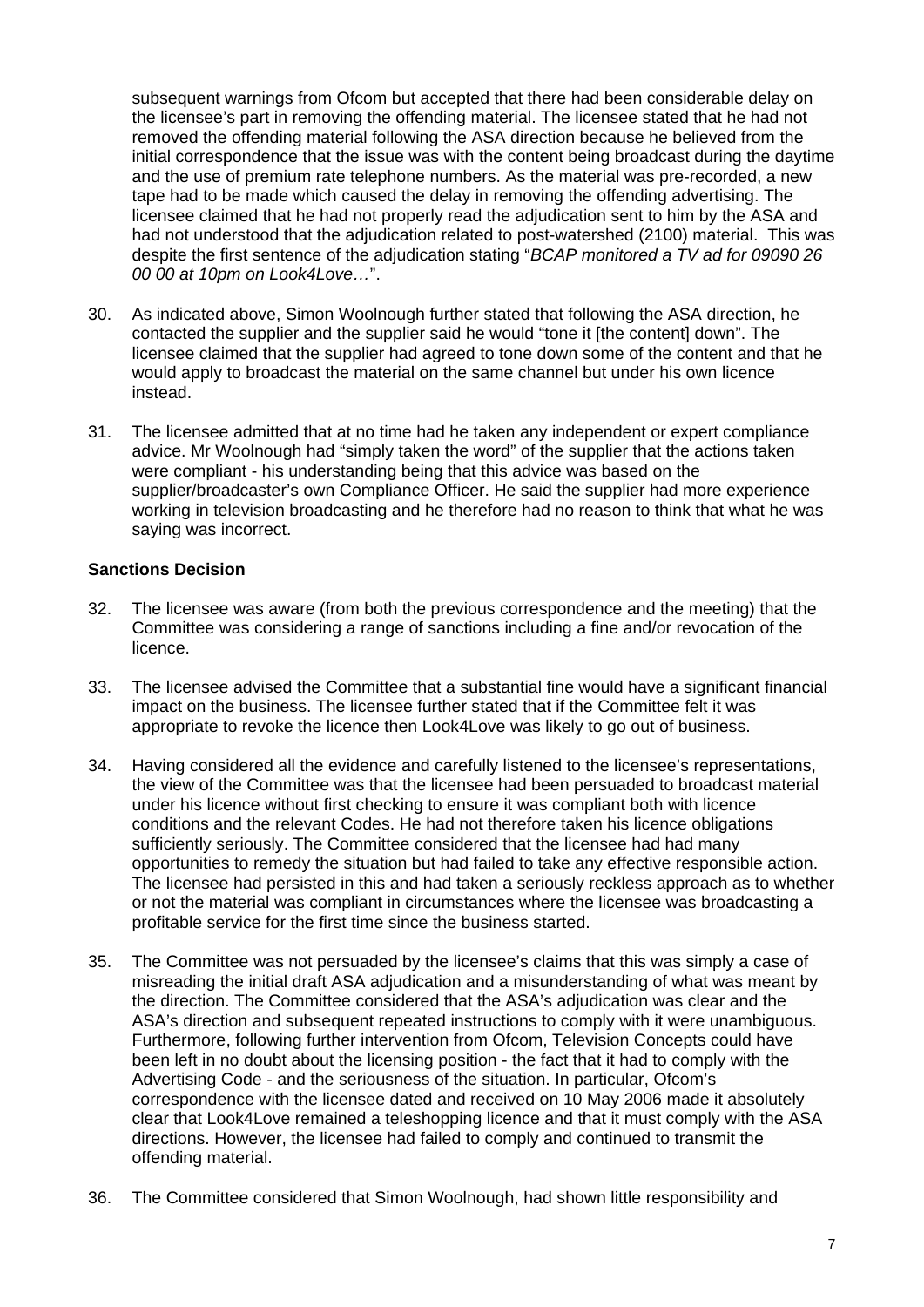awareness of compliance, despite being the person responsible, and had decided to rely on the advice provided from a third party without checking its veracity.

- 37. The Committee was concerned that the licensee was unable to provide it with any satisfactory explanation as to why it had failed to comply with the ASA's direction and Ofcom's warnings. In short from 8 May 2006, Simon Woolnough was given a direction to suspend his advertisement with immediate effect; the ASA gave further instructions on two occasions to comply with this direction. Ofcom re-enforced the ASA's direction three times, and notified the licensee, on 15 May 2006, that failure to comply with a direction is a ground for revocation. Nevertheless, as noted above, it was not until 28 May 2006, according to the broadcaster, that the material ceased to be broadcast. In the Committee's view, Simon Woolnough simply accepted and continued to accept the view of a third party despite receiving the direction and warnings from those who regulated it. Such failure to comply with a direction was, in Ofcom's view, unacceptable. The Committee did not consider the decision to ignore the direction as an accident or misunderstanding, but as an almost blatant disregard for the regulator.
- 38. On the points above, the Committee considered that both the breaches of the Advertising Code and the persistent and flagrant failure to comply with the ASA direction showed a complete disregard for the responsibility that goes with holding a broadcasting licence. On the basis of the evidence provided to it, the Committee considered that the licensee's decision to ignore the ASA's direction was not due to an accident or misunderstanding. The licensee had accepted that the requirements of the direction were clear and the Committee considered that the licensee had not taken its licence obligations seriously. When faced with the option to become compliant he chose, instead, to continue to broadcast commercially profitable, but non-compliant material, so demonstrating a seriously reckless disregard for the regulator.
- 39. The Committee referred to Ofcom's Penalty Guidelines<sup>[5](#page-7-0)</sup> which sets out a number of factors which it should take into account when determining the level of penalty to be imposed including:
	- "Any gain (financial or otherwise) made by the regulated body in breach…"
	- "The degree of harm caused…"
	- "The duration of the contravention"
	- "Repeated contraventions…"
	- "Continuation of the contraventions after either becoming aware of the contravention or being notified…"
	- "The extent to which senior management knew, or ought to have known, that a contravention was occurring or would occur"
	- "The absence, ineffectiveness or repeated failure of internal mechanisms or procedures intended to prevent contravention…"
- 40. Having taken regard of the representations made and considered the relevant facts as outlined above, the Committee agreed:
	- To give notice to Television Concepts Limited that Ofcom intends to revoke its licence, Look4Love; however in accordance with section 238(2)(c) of the Communications Act 2003 ("the Act"), Ofcom is first required to specify a period in which Television Concepts Limited should take such steps to remedy the contravention or failure, and should only proceed to revocation if it considers that Television Concepts Limited has failed to take those steps within the specified period; and
	- To impose a financial penalty of £175,000 (payable to HM Paymaster General) on Television Concepts Limited.

<span id="page-7-0"></span> 5 Available at http://www.ofcom.org.uk/about/accoun/pg/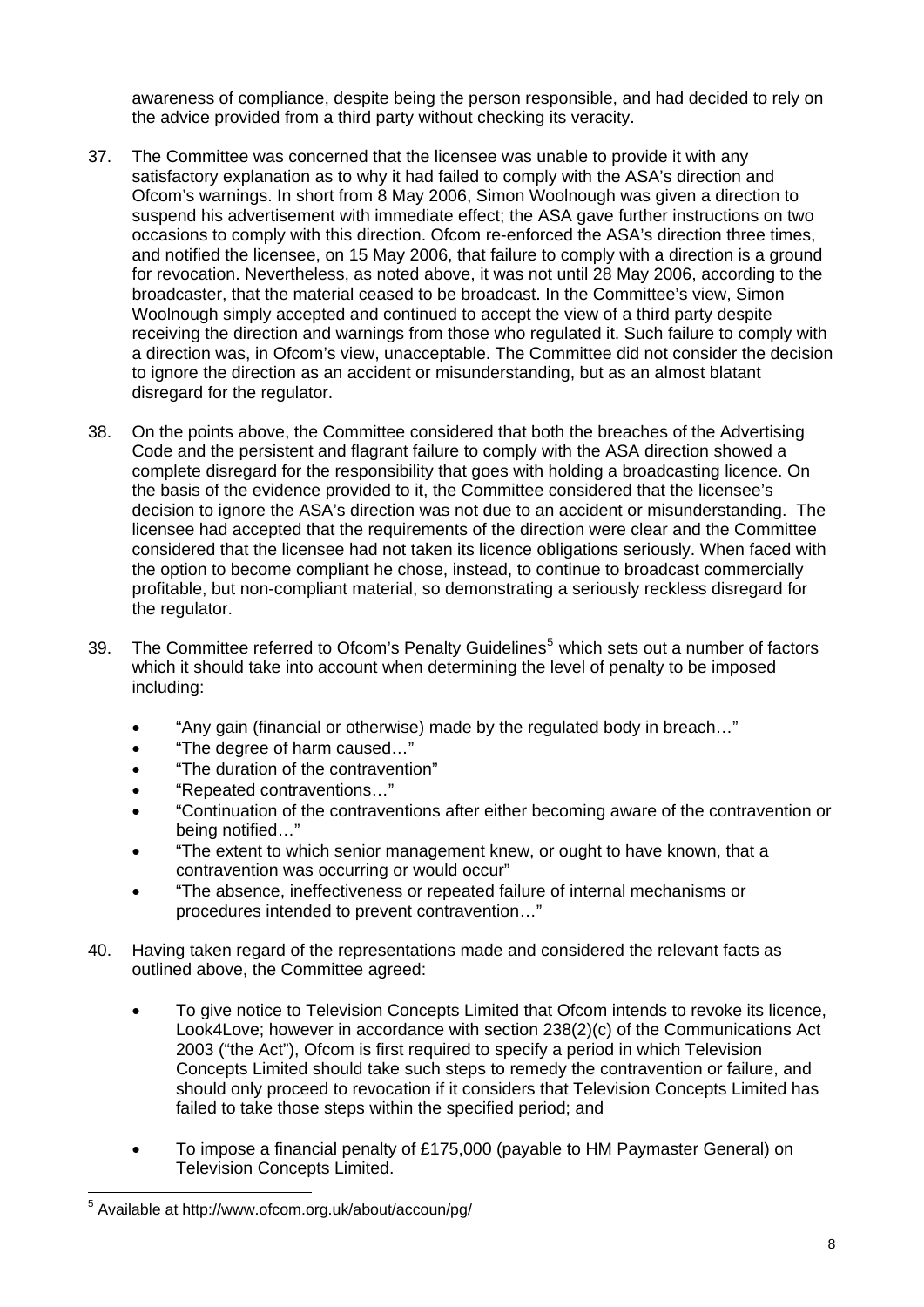## **Revocation Procedure**

- 41. Taking into account all of the facts and matters to which the Committee have referred, the Committee decided that it should reflect the very serious, repeated and reckless nature of the Code and licence breaches by instituting the process for revocation of Television Concepts Limited' licence under section 238 of the Communications Act 2003.
- 42. Ofcom is serving notice on Television Concepts Limited specifying in accordance with section 238(2) (c) that Ofcom will revoke Television Concepts Limited' licence unless Television Concepts Limited takes, within the times specified in the notice in relation to each step, steps to remedy its contraventions and failures.
- 43. Those steps will be to abide by the following directions:
	- 43.1 a direction with immediate effect requiring Television Concepts Limited to comply with the relevant standards codes, namely:
		- a) the BCAP Television Advertising Standards Code (incorporating the rules on the scheduling of television advertising) in particular, but without prejudice to the generality of the provisions in this Code, to comply with:
			- Section 4.2.3 Treatments Unsuitable for Children
			- Section 6 Harm and Offence<br>- Section 7 Children
			- Section 7<br>- Section 11
			- **Premium Rate Services**
		- b) Ofcom's Broadcasting Code in particular, but without prejudice to the generality of the provisions in this Code, to comply with:

| <b>Section One</b> | Protection of the Under Eighteens (in particular, rules<br>concerning Scheduling and content information Rule 1.1 -<br>1.7; offensive language Rules 1.4 -1.16; sex Rule 1.17; |
|--------------------|--------------------------------------------------------------------------------------------------------------------------------------------------------------------------------|
|                    | and adult sex material Rule 1.24)                                                                                                                                              |
| Section Two        | Harm and Offence (in particular, generally accepted<br>standards Rule 2.1 and 2.3)                                                                                             |
| <b>Section Ten</b> | Commercial References (in particular rules concerning<br>"Premium rate number" Rules 10.9 and 10.10)                                                                           |

- 43.2 a direction requiring Television Concepts Limited by 42 days to put into operation and lodge with Ofcom effective written compliance arrangements to ensure compliance for the service broadcast under TLCS licence no 746 including written confirmation of the compliance structure within Television Concepts Limited with details of who is responsible within the licensee for compliance, the training in place and undertaken by that person or persons and the compliance manuals used for such training purposes.
- 44. It is Ofcom's intention to monitor within the next 28 days whether or not Television Concepts Limited has taken the remedial steps set out in the Notice of Revocation at 43.1 and whether, 42 days after service of the Notice of Revocation, the steps specified in 43.2 above have been taken with a view to revoking Television Concepts Limited's licence (TLCS 746) with immediate effect if satisfied in accordance with section 238(3) of the Act that Television Concepts Limited has not complied with any step within the time specified for that step and that it is necessary in the public interest to revoke the licence.

Members comprising the Committee for the decision are:

Philip Graf (Chairman)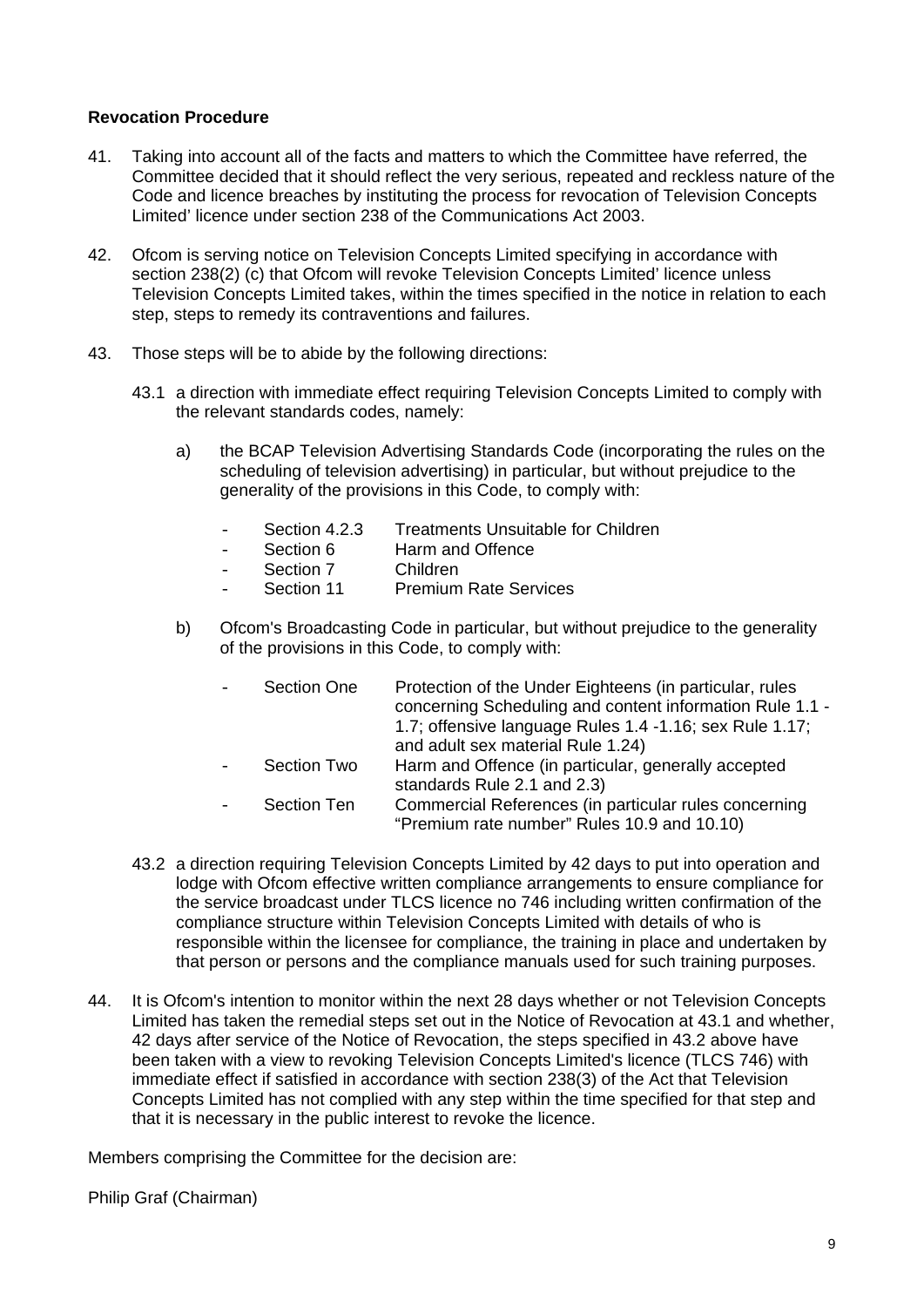Tim Suter Kath Worrall

24 November 2006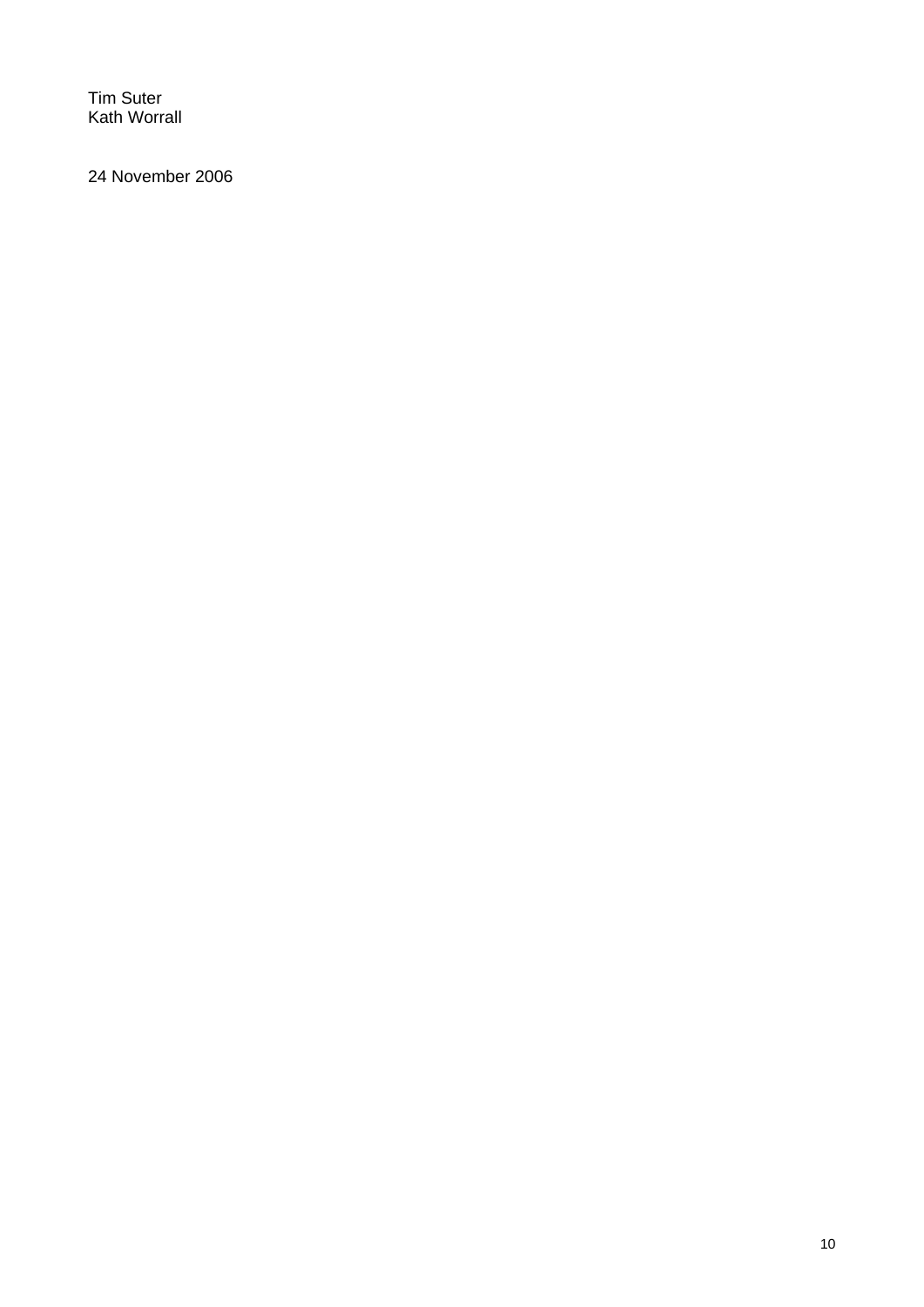| Advertiser:         | <b>Babestar.tv Live XXX</b> |
|---------------------|-----------------------------|
| <b>Broadcaster:</b> | Look4Love TV                |
| Date:               | 24 May 2006                 |
| Media:              | <b>Television</b>           |

### **COMPLAINT:**

BCAP monitored a TV ad for 09090 26 00 00 at 10 pm on Look4Love, an unencrypted channel. Several women wearing underwear were lounging on a mattress using sex toys. A young-looking woman with long blonde hair was shown sucking a lollypop. The voiceover stated "She is just 18. She is barely legal, if you like them young, take advantage of our young girl here at Babestar". The voice-over used crude explicit language, referred to young girls and frequently claimed "We are live here until 5.30 and guys you can get through to any babe right now".

**BCAP** challenged whether:

1. the ad complied with rule 11.1.2, which prohibits premium-rate services of a sexually explicit nature;

2. the ad would have a harmful influence on children;

3. would cause serious or widespread offence to adults;

4. the ad misleadingly implied the service was live and suggested that callers could speak to the women featured on screen and

5. the size of the superimposed text was legible.

# **ADJUDICATION:**

1. Upheld

The broadcaster maintained that the material was editorial programming and therefore did not need to comply with the CAP (Broadcast) TV Advertising Standards Code.

Ofcom confirmed that the channel held a licence for a teleshopping service and was subject to the CAP (Broadcast) TV Advertising Standards Code. The ASA considered that the ad advertised a premium-rate service of a sexually explicit nature.

#### 2. Upheld

The broadcaster explained that the advertising was shown after 10 pm in the adult area of the electronic programme guide. The channel could be blocked by parents with a PIN code. They added that a certificate "18" sign was on the lower portion of the screen at all times and warnings were given that it was a channel for over 18s.

We considered that the warnings made at the beginning of the broadcast, for example "this channel is for over 18s only. So if you're under 18 please switch over now", were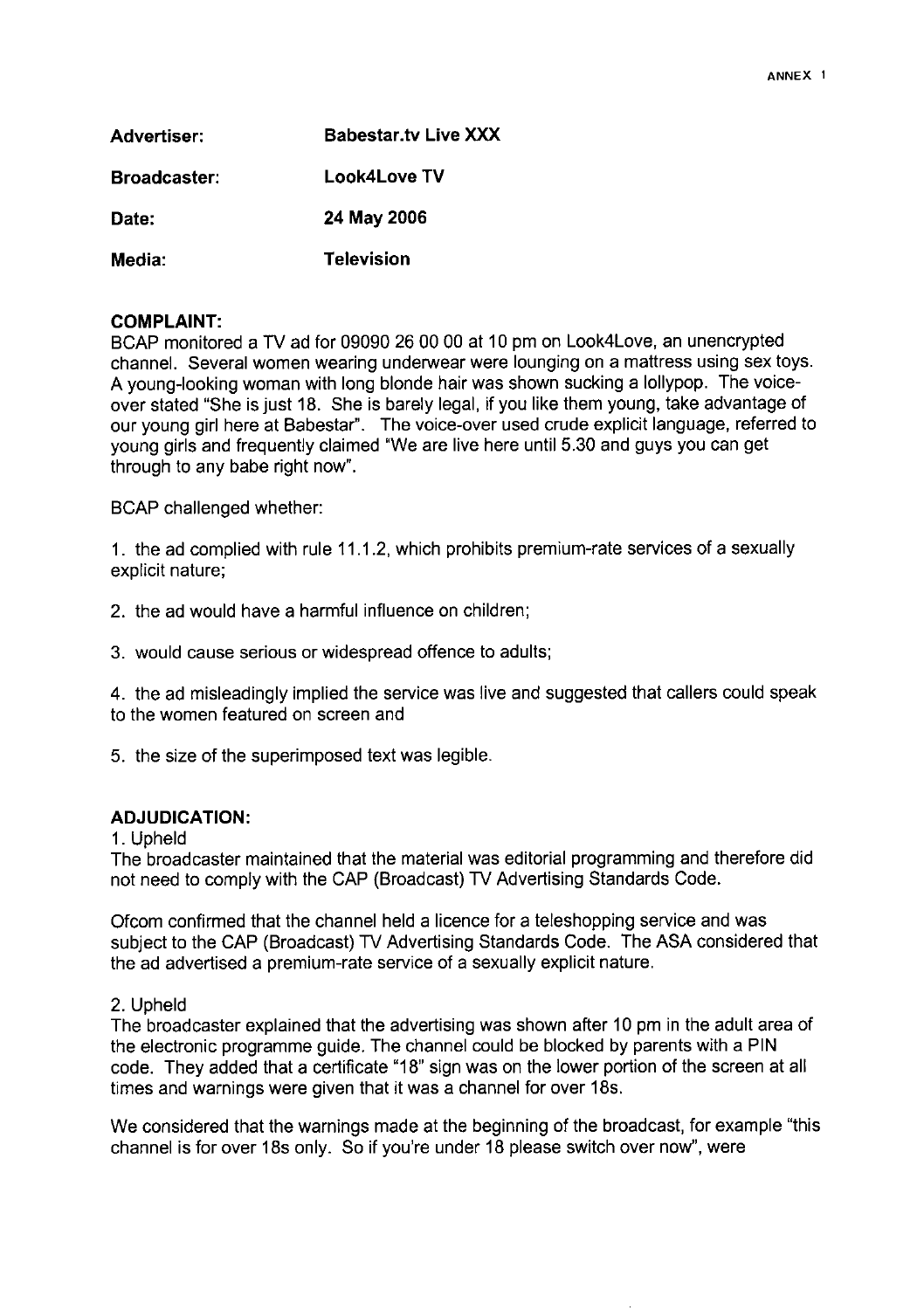insufficient and did not absolve the channel from complying with the Code. We were concerned that, because the channel was unencrypted and the ad was shown at 10 pm, some children were likely to see it. We considered that the images and words used in the ad would have a harmful influence on children.

# 3. Upheld

The broadcaster explained that the channel was an adult channel broadcasting in the adult area of the electronic programme guide. They explained that adults looking for adult content would go to a channel beginning with 9, knowing that there they would find adult content.

We considered that the ad was unacceptable and were especially concerned by the crude language and references to young girls. We considered that the ad would cause both serious and widespread offence to adults.

# 4. Upheld

The broadcaster maintained that callers could speak to the women featured on screen. They argued that because it was programming and not advertising the material was not misleading.

We noted that a text message from" Ryan" was read out twice and several sections of the ad were repeated throughout the evening. We considered this demonstrated that the material was pre-recorded. We considered that, because the ad stated that the service was live and not pre-recorded and that callers would get through to the women featured on screen, the ad was misleading.

# 5. Upheld

To establish the exact height of the superimposed text, the ad was sent to the Ofcom Broadcast Technical Policy team, which confirmed that the text height was well below the minimum height required by the On-screen Text and Subtitling in Television Advertisements Guidance. We considered the superimposed text was too small to comply with the rule.

We were concerned that the broadcaster had made such serious breaches of the Code. We ordered them to remove the ad immediately. We noted the broadcaster had not complied with our direction. We referred Look4Love TV to Ofcom, which may instigate formal sanction procedures.

We considered the ad breached the CAP (Broadcast) TV Advertising Standards Code rules 11.1.2 (Premium-rate telephone services), 7.3.1 (Mental harm), 7.3.7 (Use of scheduling restrictions), 4.2.3 (Treatments unsuitable for children), 6.1 (Offence), 5.1 (Misleading advertising) and 5.4.2 (a) (Superimposed text).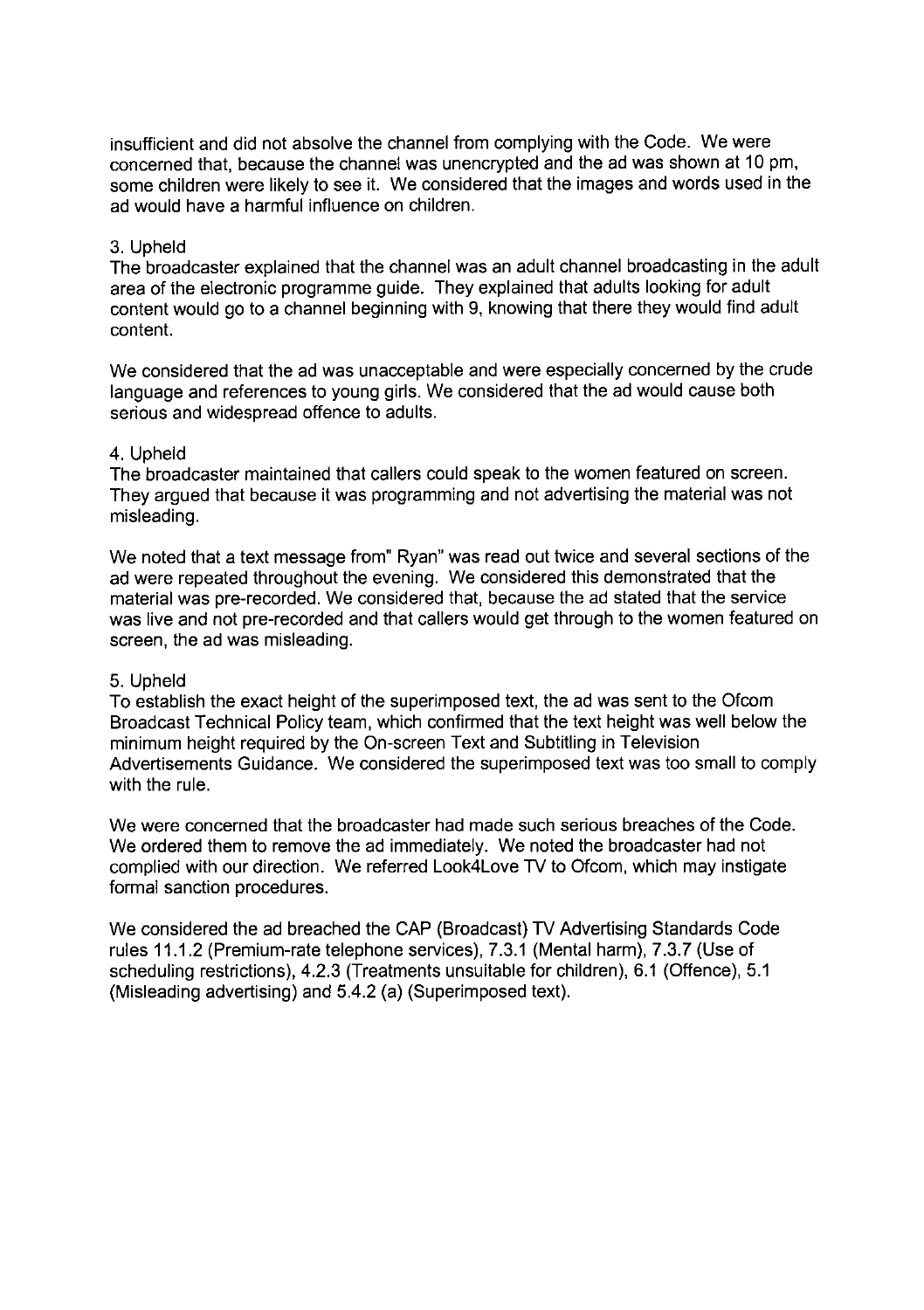**Please note that the following Annex contains extremely graphic and sexually explicit language**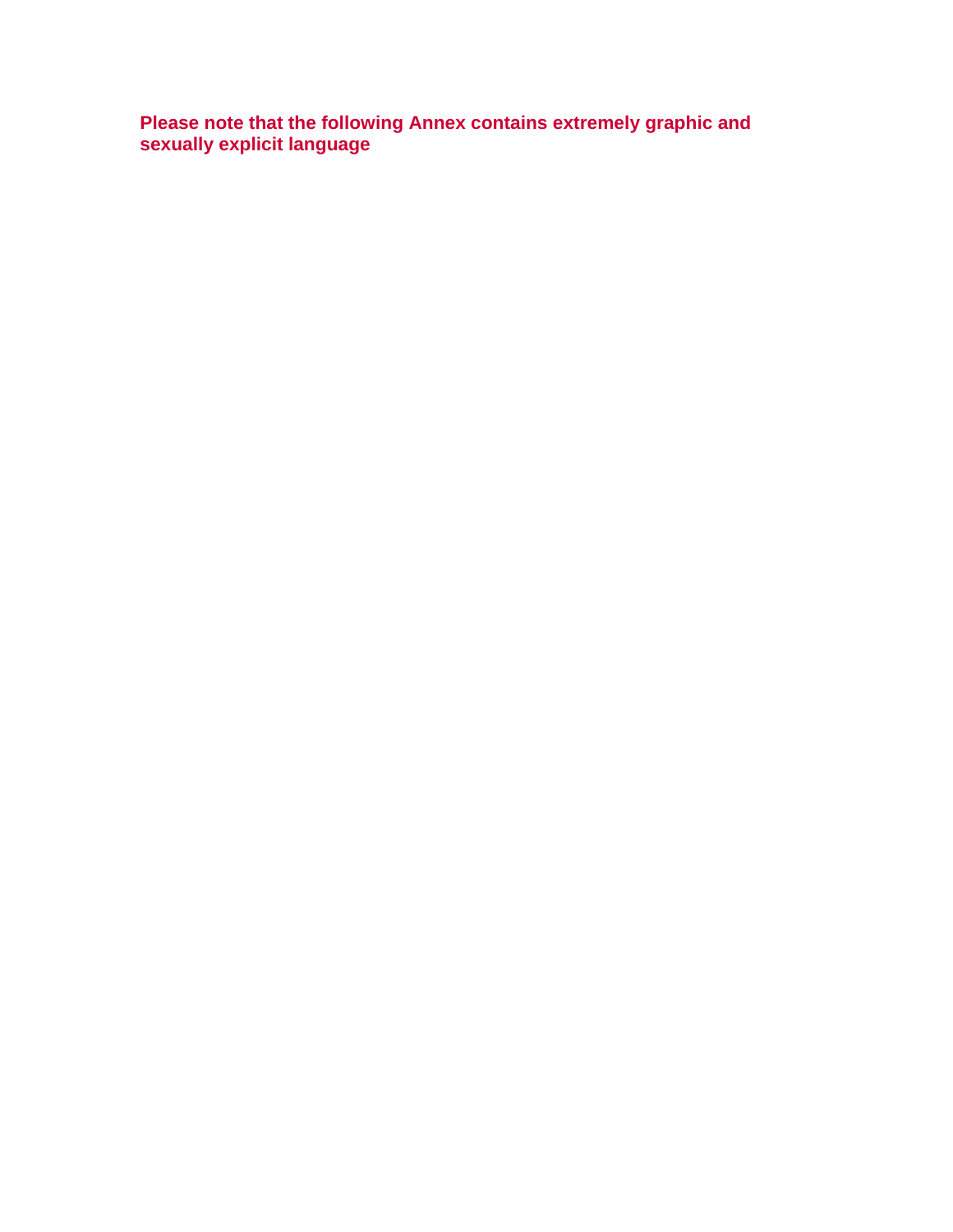## **Selected Quotes from sampled Babestar.tv Live XXX output on 10, 11 and 12 May 2006**

#### Selected Quotes from Babestar.tv Live XXX 10 May 2006

*"She wants to play with your hard cock… do you want to start by slapping your cock against those tits then getting her to give you a deep throat blow-job then taking your cock out of her mouth and sticking it right up her arse is that what you want to do? She can take a good pounding up there. She really loves anal. From behind is her favourite position.* 

*Are you into spanking? We are all horny, wet and waiting for you We love sexy babes with sexy arses and tits Look at her playing with herself. Would you like to play with her? Would you like to get in between her legs? She is so wet. Would you like to get on top of her? We will get you off Her arse is in the air, what do you want to do with her? Her smooth arse is waiting to be caressed. She is bent over, what do you think that means?"* 

[Girls are masturbating (hands under knickers)]

*"Let's get horny together* 

*Well if you need her to do more then call her. She can get much dirtier on the phone than she can on the tv. But if you want us to get really dirty then you must call us. Especially if you have a hard on"* [sound goes]

*"Come on look at this arse guys I bet you want to play with it. It's waiting for you. We are live until 5.30* 

*Would you like to stroke her arse?* 

*She wants your cock to be slapped on that smooth stroke able skin* 

*If you've got a hard penis and you want to slap it on some smooth female skin then call 0909….. it will feel so nice* 

*If you've got a hard penis and you want to put it (ummm) in her lips then you can She needs to be satisfied by a penis of some kind.* 

*She loves foreplay guys, She loves a slow build up* 

*She needs your penis* 

*We are horny females waiting for men with hard penises* 

*If you want her to suck your throbbing penis then call her now.* 

*She's sucking her fingers now but it's not really what she wants to do tonight, she wants to play with you and guess what she wants you to play with (starts masturbating).* 

*Do you want to play with those breasts? Do you want to fondle them? She doesn't want to be sucking those fingers she wants to be sucking something else.* 

*Why do you think she's bouncing up and down? What do you think she's trying to tell you guys? It's quite obvious isn't it?* 

*It's a nice bum for your penis* 

*Do you want to slap that bum? Is that your fetish? Do you like spanking? Well she is in to spanking.*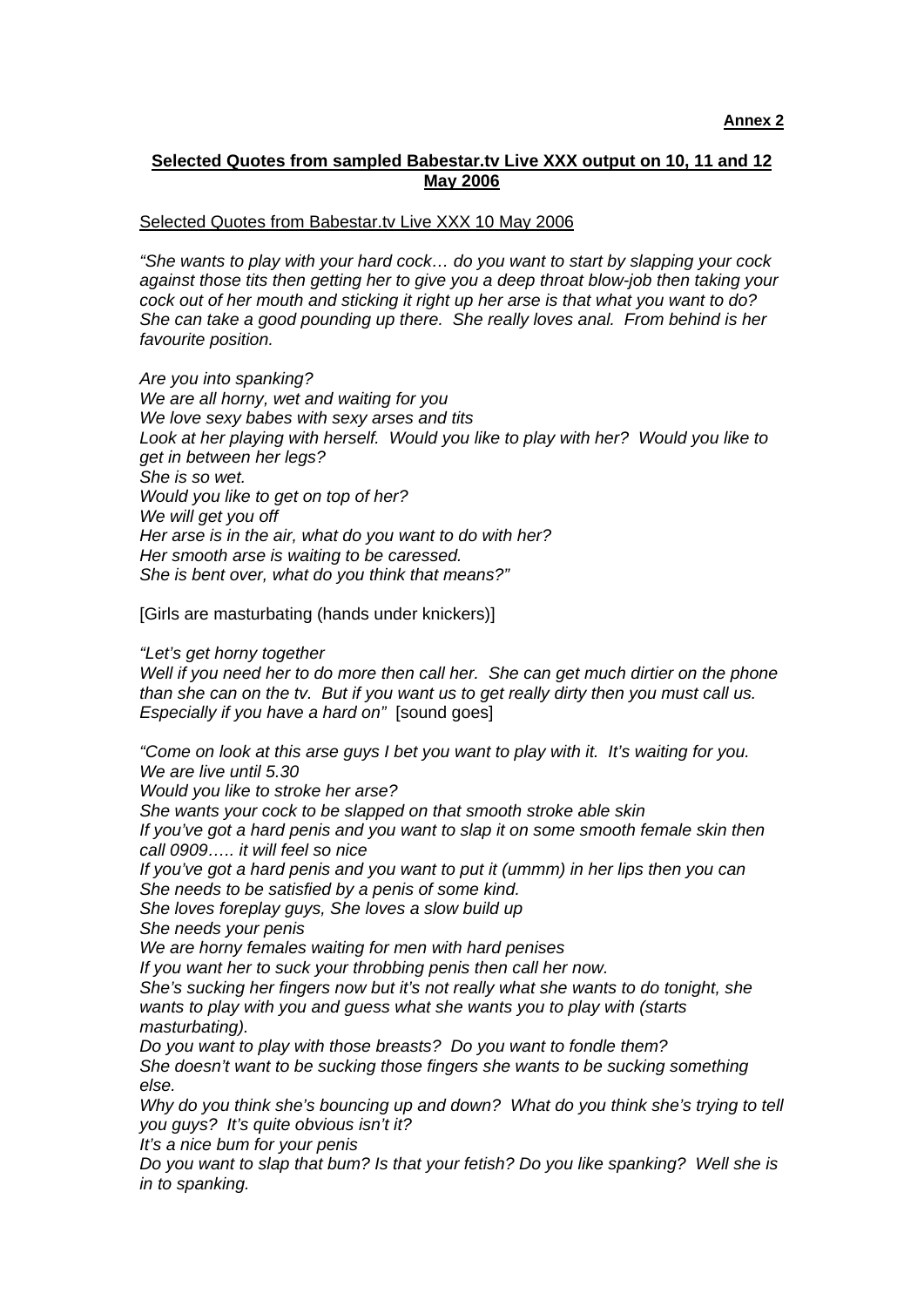*She is gagging for your penis Call this dirty horny girl now We are all hot and horny tonight You will have a great time and you will get off We will be filthy on the phone much filthier than we can be on the phone. So get out your penis and ejaculate all over Faye, you know you want to, it's going to feel so good. She needs your cock up her arse. She is gagging for a hard cock to be put inside her throat. If it's throbbing, if it's aching we will take it here.* 

*We are better than the other channels, they are shit.* 

*Just imagine sticking your cock right down her throat ... she can give you the best blow-job you have ever had. She is going to suck your cock just like a lollipop. She's bent over for a reason guys, she wants you to stick your cock in there. Come on take that thong off her, bend her over, and pound that arse."* 

### [Knickers slip]

*"Get out your hard warm penis and maybe you want to slap it over these breasts They are very pert breasts what do want to do with them? What do you think she wants you to do with them"* [she squishes them together] *"I bet you can guess can't you?* 

*She is hungry for cock she wants you to put your cock in between those tits she will give you the tit wank of your life and then you want to stick your cock down her mouth suck that cock.* 

*Give her face a good pounding. Are you into blow-jobs?* 

*Do you want her to suck you off? Or do you want to bend her over and give her a good hard pounding start from the top and work your way down.* 

*She is gagging for your cock tonight.* 

*Slip that thong to one side and then stick your cock in there* 

*She wants your cock her up her arse she loves it up there its her favourite position … she wants to bounce up and down on your cock* 

*She will give you the blow job of your life.* 

*Don't wank alone pick up the phone.* 

*Unzip your trousers get your cock out and start wanking* 

*Do you want to do her pussy or her arse?* 

*Do you like anal, do you like hand jobs, do you like blow-jobs? Do you want her to wank you off with her feet?"* 

[using a dildo]

*"Do you want her to hold her pussy open so you can slide your cock straight in? She wants you to stick a few fingers up there. She is lubed up she is willing and waiting"* 

[Use of handcuffs]

#### Selected Quotes from Babestar.tv Live XXX 11 May 2006

*"She is waiting to get you off. She is a dirty horny woman and she wants you. This woman loves shagging and she used to be a lesbian as well but she does have sex with men. She loves it. This girl could do a lot more on the phone than she can do on the screen right now She is waiting to get you guys off.* 

*Rose is feeling very very horny*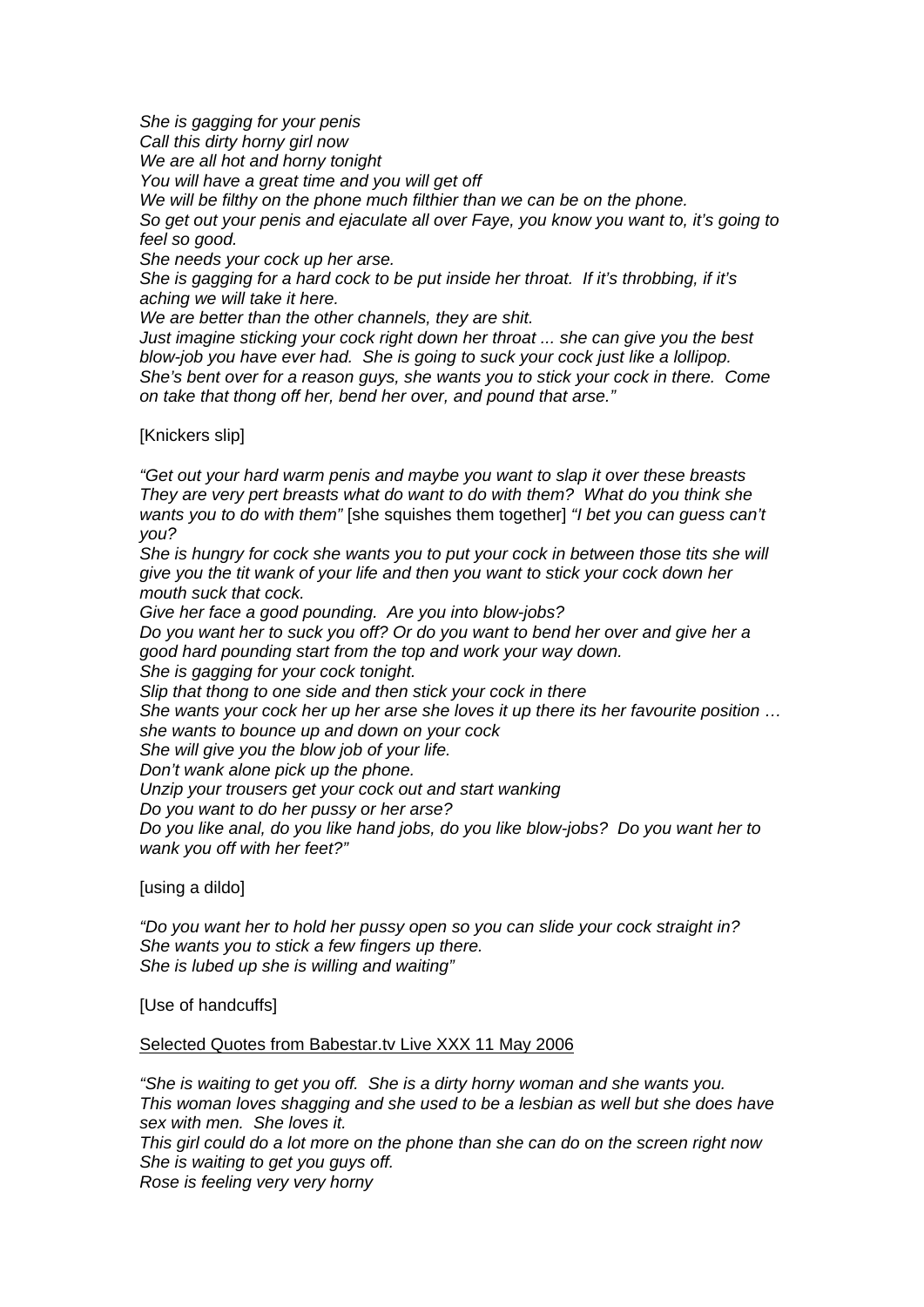*She is gagging for it this girl She is a very horny woman waiting for a horny man like you She wants to get you off Woman kisses another woman "oh she tastes so good" Look at this sexy little bum She will get you off in seconds We've got loads of free pictures. Anything you want believe me text 89006 we can take any pictures you want. We don't charge you for these pictures by the way."* 

[Woman puts camera phone down her knickers]

*"She doesn't want to be sucking that lolly all night. Here right now live because we are live until 5.30 … We guarantee you will get through to a live babe here at Babestar.tv we are live 'til 5.30 seven days a week from 10 until 5.30. She's horny, she's filthy."* 

[Girl licks phone and mouths "fuck me"]

*"Call this dirty sexy woman right now. She wants to get you off… so give it to her right now."* 

[Woman licks dildo. Woman spits on her breasts]

*"This girl is pure filth, she is gagging for it.* 

*This girl really really needs to be fucked up the arse.* 

*She wants you to do her right now.* 

*This woman is waiting with her legs open waiting for you to do her as you please do whatever you want.* 

*Get your manhood out, get dialling, get it in your hand ready"* [legs wide open wearing a g-string].

*"This girl is here, right now, live so call her and you will be speaking to her. We get a lot harder on the phones than we do on the telly.* 

*If you want some dirty talk, call me, or maybe you just want a casual quickie you can still call me, if you've got any troubles or desires or fantasies give me a call right now. I will give you some sexy filthy talk* 

*We are all sleazy girls and we will give you 60 seconds until you explode. And wherever you want to explode, you can.* 

*Uncut, full-on sex chat. 100% pure pure filth.* 

*Waiting to get you off for a hard core session. Plays with dildo, between legs and in mouth.*"

*"She is gagging for it. She will get you off hard and fast. Pinkie wants to get you off. We are the horniest women on tv.* 

*You could be speaking to Bailey in a matter of seconds.* 

*She loves a bit of lesbian action.* 

*She is a horny woman waiting to take your cock right now.* 

*Come on boys do you want to do this girl?* 

*Ones you don't normally see on the telly* 

*You know what she wants, you, a man, with your aching throbbing cock right now*  [rubs dildo between breasts] *do call her and you will have a fantastic time, a night to remember… she is gagging for it and is feeling so horny.* 

*She is waiting to suck your cock dry.* 

*She is a cheap slag.*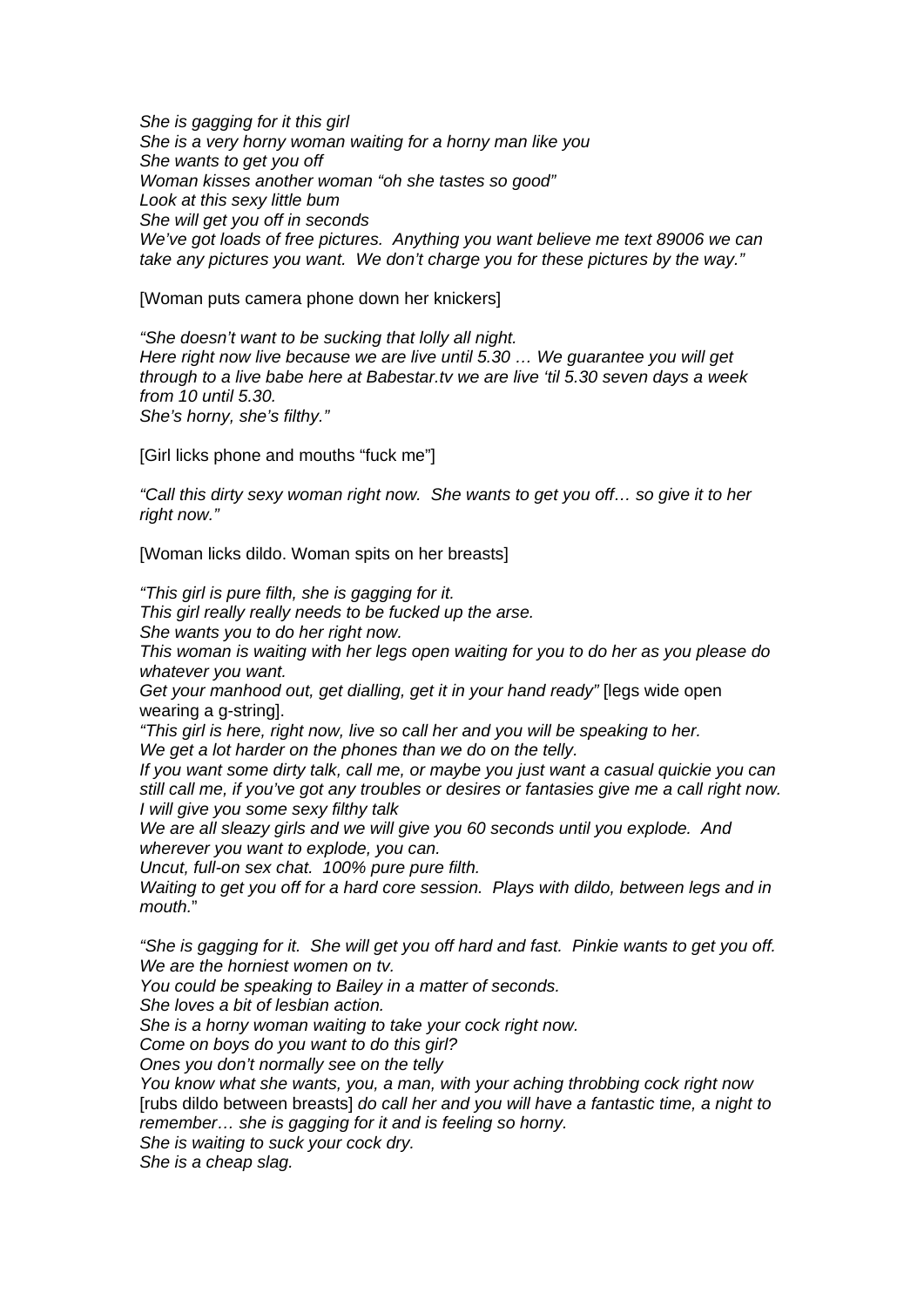*If you want a sleazy girl then call rose. She will give you 100% pure filth. She doesn't want to play with that all night she wants the real thing. This is Pinkie's tight bum. She's filthy this girl. She wants to get you off in seconds."* 

["fuck me" mouthed]

*"So give it to her hard and fast*"…….

#### Quotes from Babestar.tv Live XXX 12 May 2006

*"She is waiting for a horny man, she loves anal action, she certainly does. She doesn't want to play with herself all night, she wants to play with you. She is so horny tonight. She is gagging for it that's why she's getting her tits out. Do you want to climb on top of her or climb behind her? She can do things on the phone that she can't do on the phone She wants it straight in there We are live until 530 Look she's wiggling that bum again. If you want free pics on your mobile text BABE to 89006 to your mobile and you can have them for free… things we can't show on the tv. She will give you 100% pure filth. If you want some dirty filthy sex chat give her a call. She really wants to get down and dirty. She will get you off hard and fast. She prefers anal action… she does lesbian things too. She just wants to lick it. She wants to suck something that you've got."* 

 "*Look at her boobs, would you like to get in-between them*." [rubs dildo between them & her legs]

*"She wants you to pick up that phone, unzip, and give her a call Do you want to take her from behind, do you want to lie on top of her, do you want to give her a French kiss or do you want to stick something else in her mouth apart from your tongue what would you like to stick in that mouth she will take anything you have to offer she doesn't want that lollipop she wants you tonight."* 

*"If you've got a big hard cock then you can slap it on Kat's tits. That's what she likes. She likes it rough, she likes it hard. She really wants it. 0909… get your cock out and give us a call. Umm … She wants you to put your cock in between those tits. She wants to suck something as well.* 

*She is sucking on that lollipop but she wants to be sucking on something else. That is a nice hard cock boys."* 

*"If you've got a hard cock and it's throbbing and its aching then why not slap it around Kat's tits right now.* 

*I can smell her wet pussy from here, it is dripping.* 

*Where is your favourite position? Doggie from behind.* 

*She is waiting for your cock. Where do you want to stick it boys? Stick it wherever you want.* 

*Don't let her suck that dildo or lolly all night… She wants to be sucking you… She wants to get you off in seconds."*